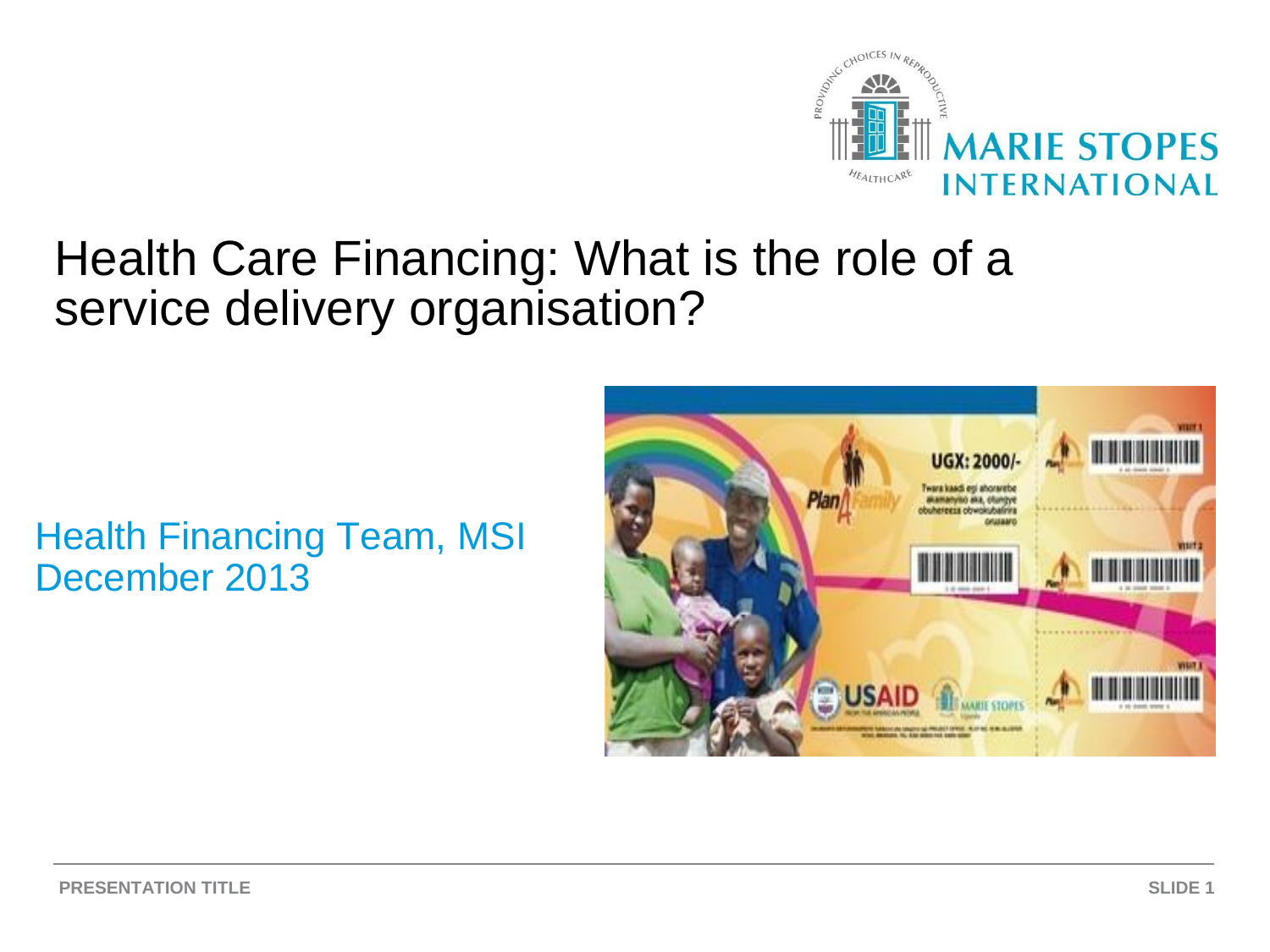



#### The WHO Health Systems Framework

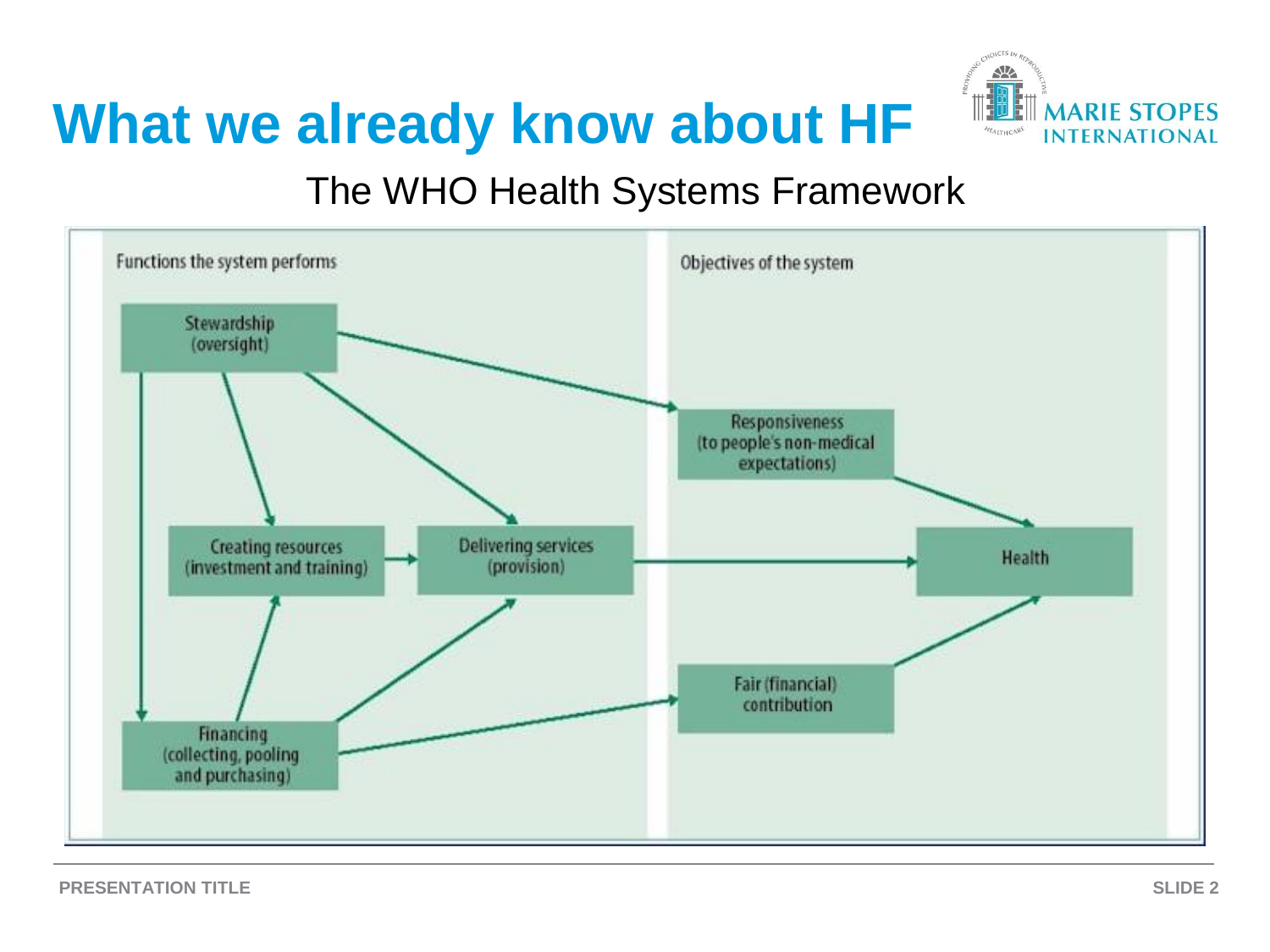## **Identifying us….**



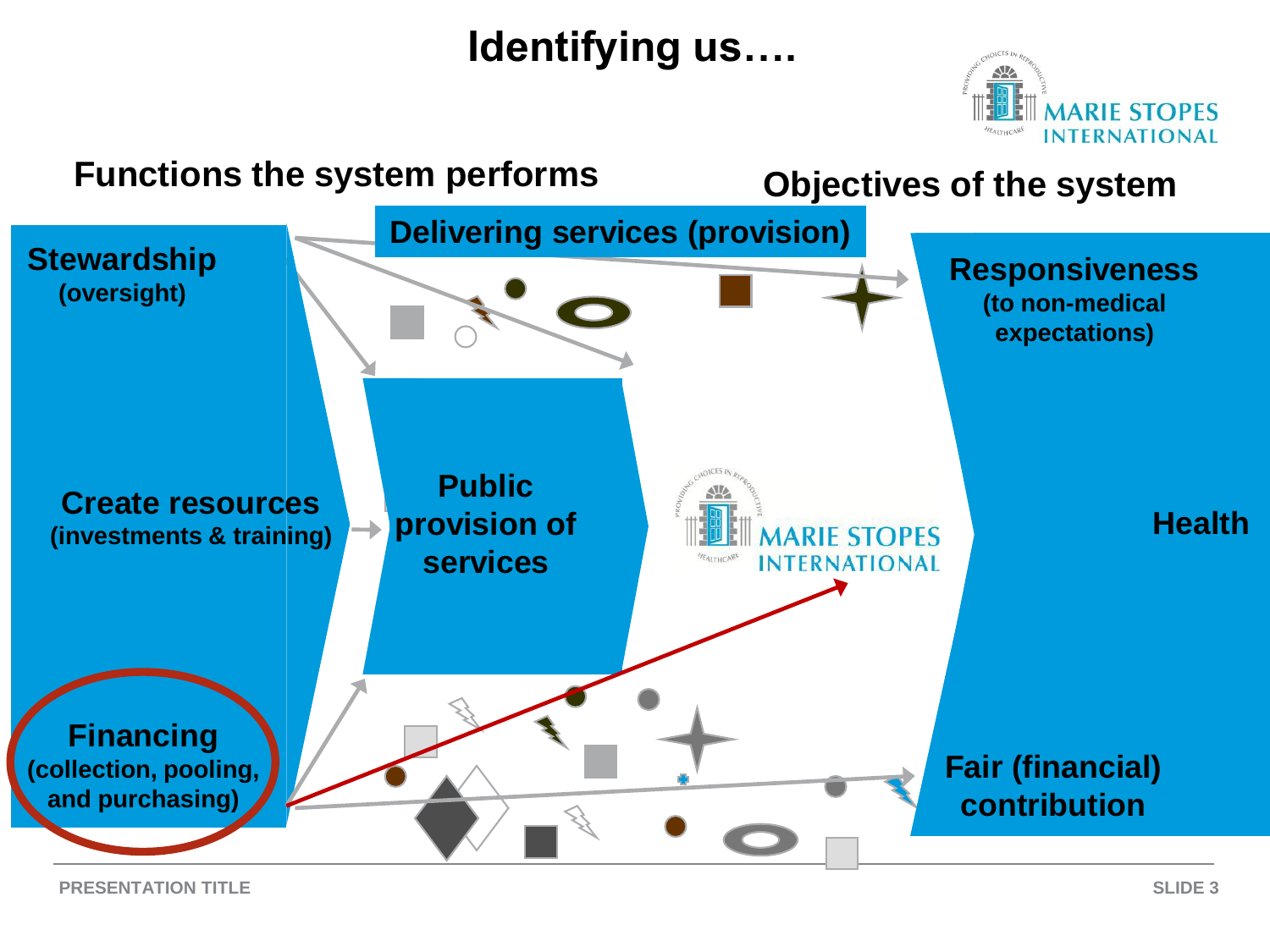### **Traditional Supply-side (input-based) financing: example of Nepal**



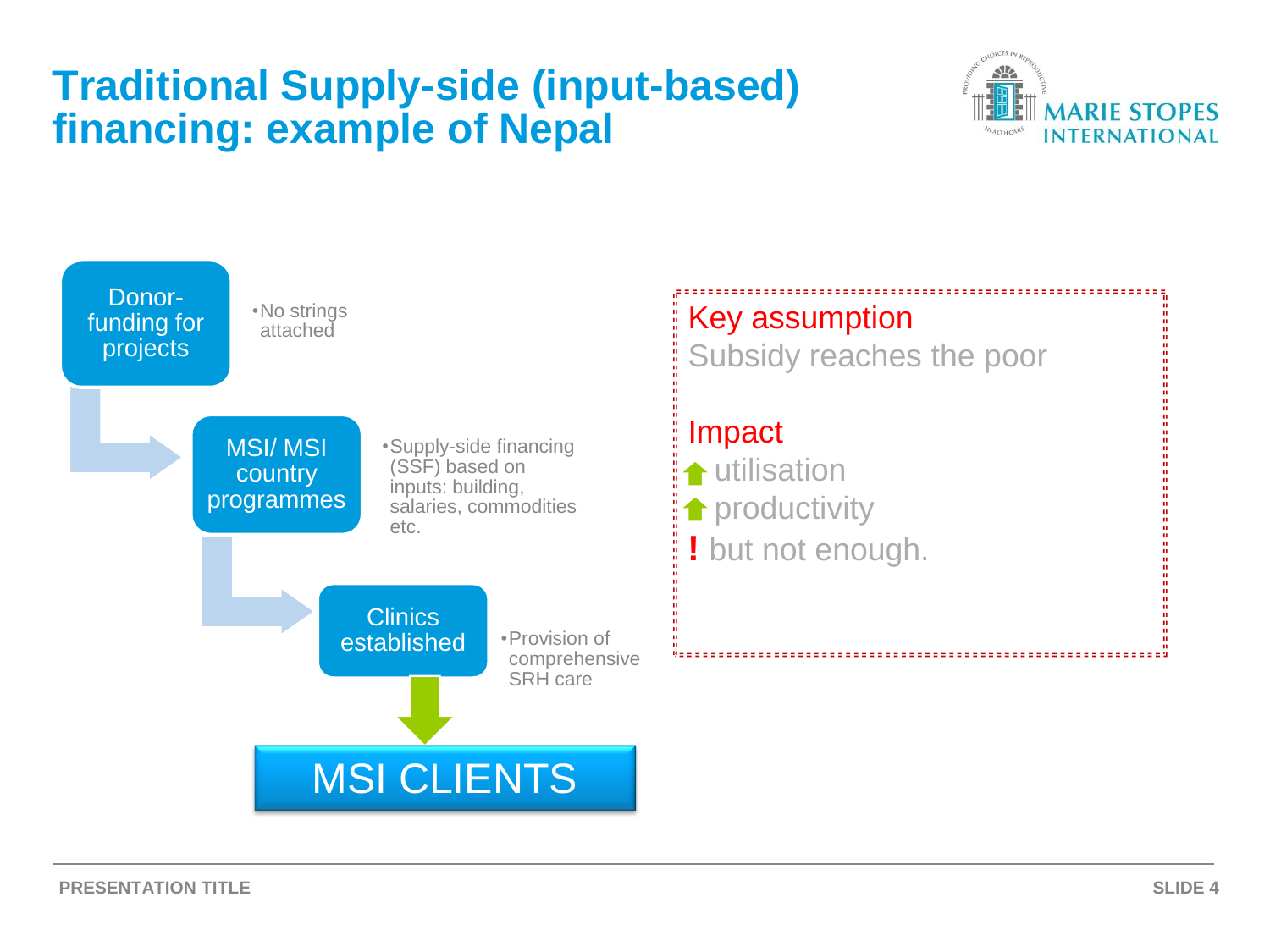# **Traditional Supply-side (input-based) financing**

#### **Why not enough?**

- Centres are mainly in urban areas
- Quality provision but caters for the relatively well-off
- No incentive to reach the poorest
- No reward for productivity high unmet need
- What about sustainability?

Traditional SSF models do not always address these questions for MSI

#### **Solution? Results-based financing**

- Supply-side
	- *Link payments with*
		- *Processes*
		- *Outputs*
		- *Outcome*
- Demand-side
	- *Target subsidy* 
		- *Equity*
		- *Access*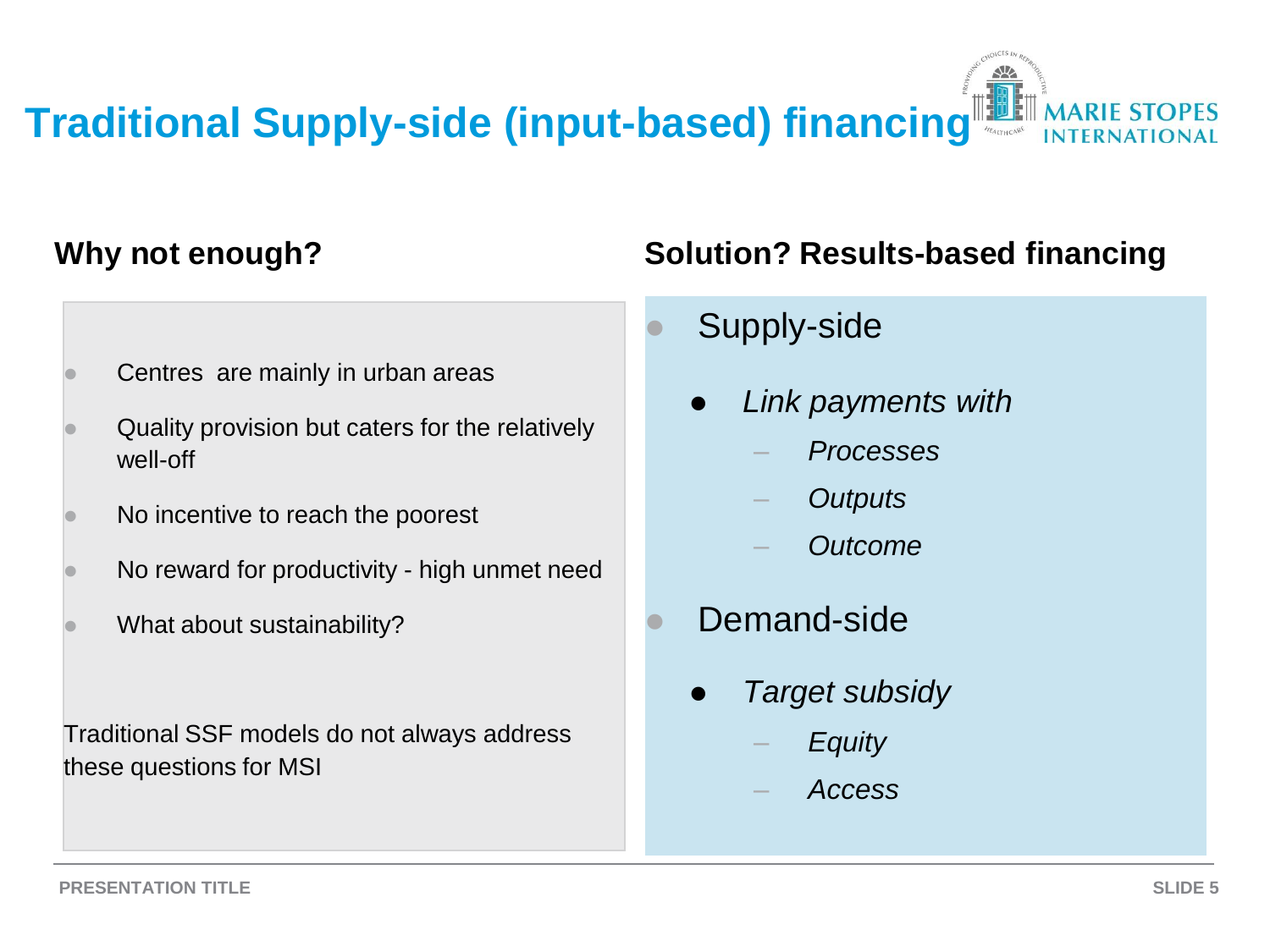# **Solutions in practice – Social Franchising in Madagascar**





#### Mixed sector (public/private) franchising in Marie Stopes Madagascar



# **Phase 1**

- USAID SHOPS funding
- Accreditation of 147 private providers
- Training & input-based financing (IBF)
- Regular monitoring & support
- **Productivity, quality & coverage**

# **Phase 2**

- Increased visibility  $\rightarrow$  PPP
- EU support
- In-kind support & stewardship from govt
- **Public-sector franchising**
- IBF for facilities
- Supplementary RBF to outlet managers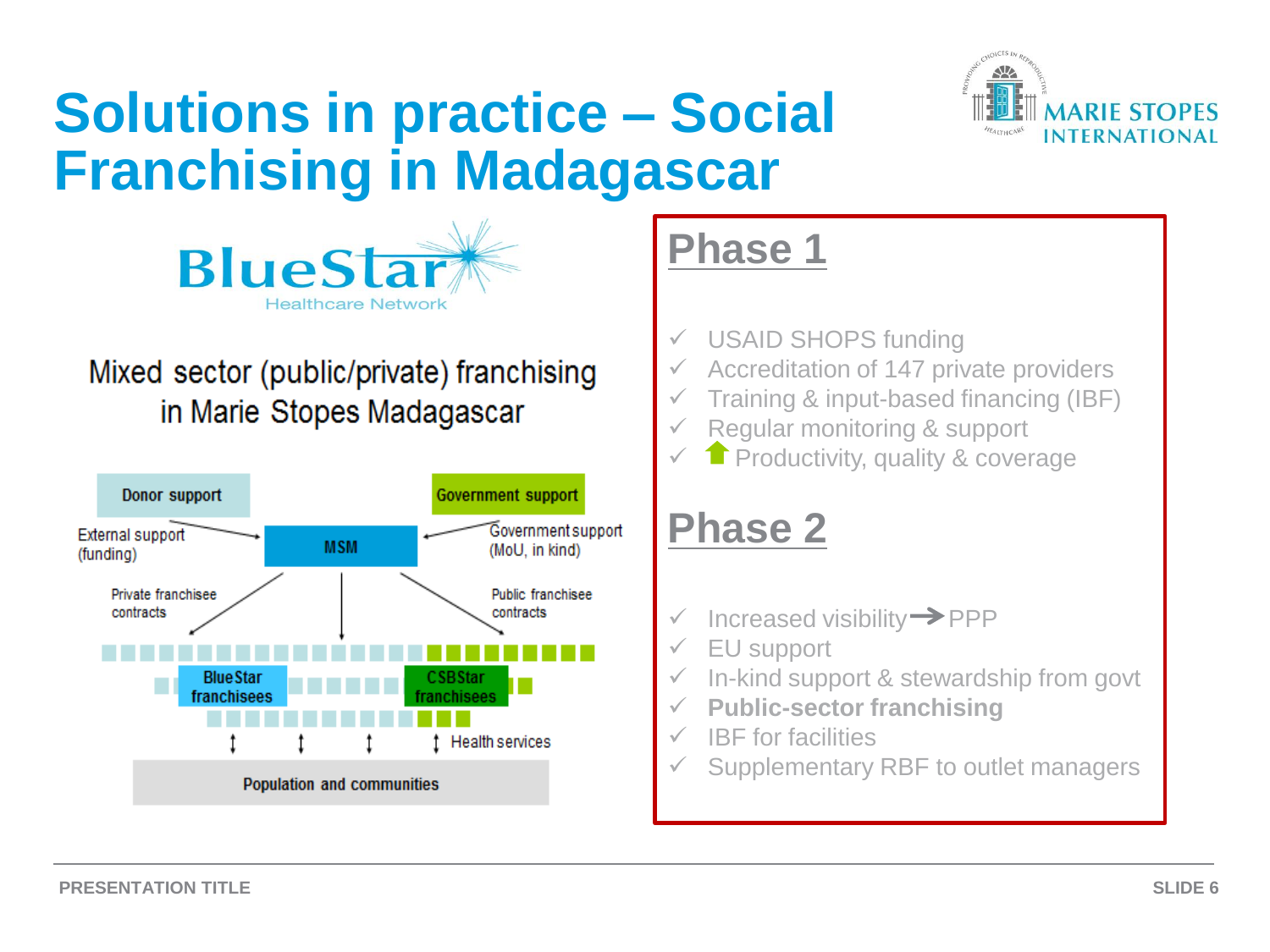### **Solutions in practice – Social Franchising & Demand-side financing in Madagascar**





#### Mixed sector (public/private) franchising in Marie Stopes Madagascar



#### **Phase 1**

- USAID SHOPS funding
- Accreditation of 147 private providers
- $\checkmark$  Training & input-based subsidy
- Regular monitoring & support
- **Productivity, quality &** coverage

#### **Phase 2**

- PPP (EU support)
- In-kind support & stewardship from govt.
- Public-sector franchising
- Input –based financing for facilities
- Supplementary RBF to outlet managers

#### Demand-side financing: **Vouchers**

- 2011: USAID SHOPS support Aims:
- Financial barriers for the poor
- $\blacktriangledown$  Work alongside private SF ongoing quality assurance
- Payments on outputs (per voucher redeemed)
- Compliment SSF

#### Results:

- 75% below poverty line
- 12% borderline poor
- Client satisfaction

<sup>(</sup>Kempley et al. 2013)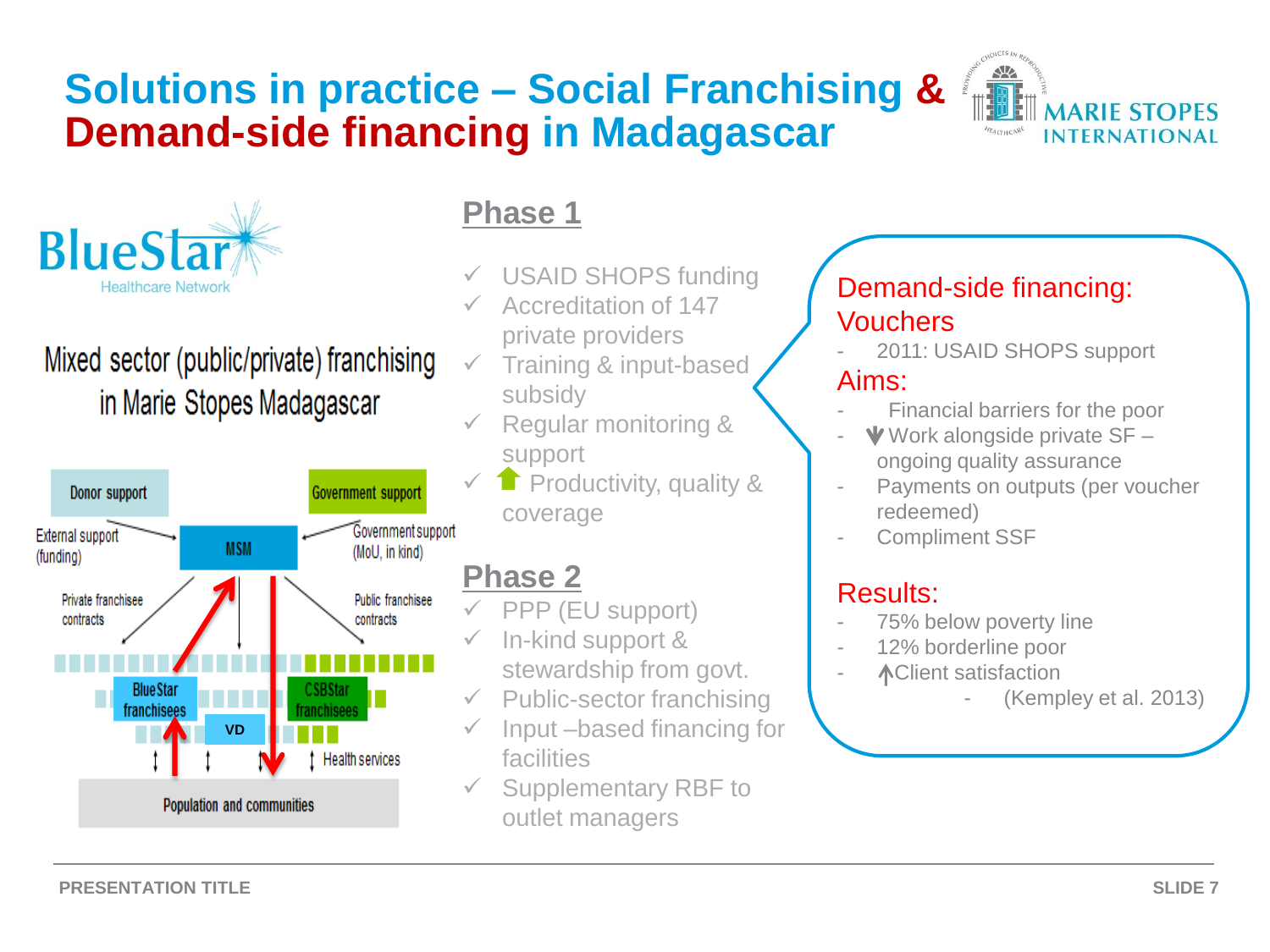

#### **Results: More access & equity ?**

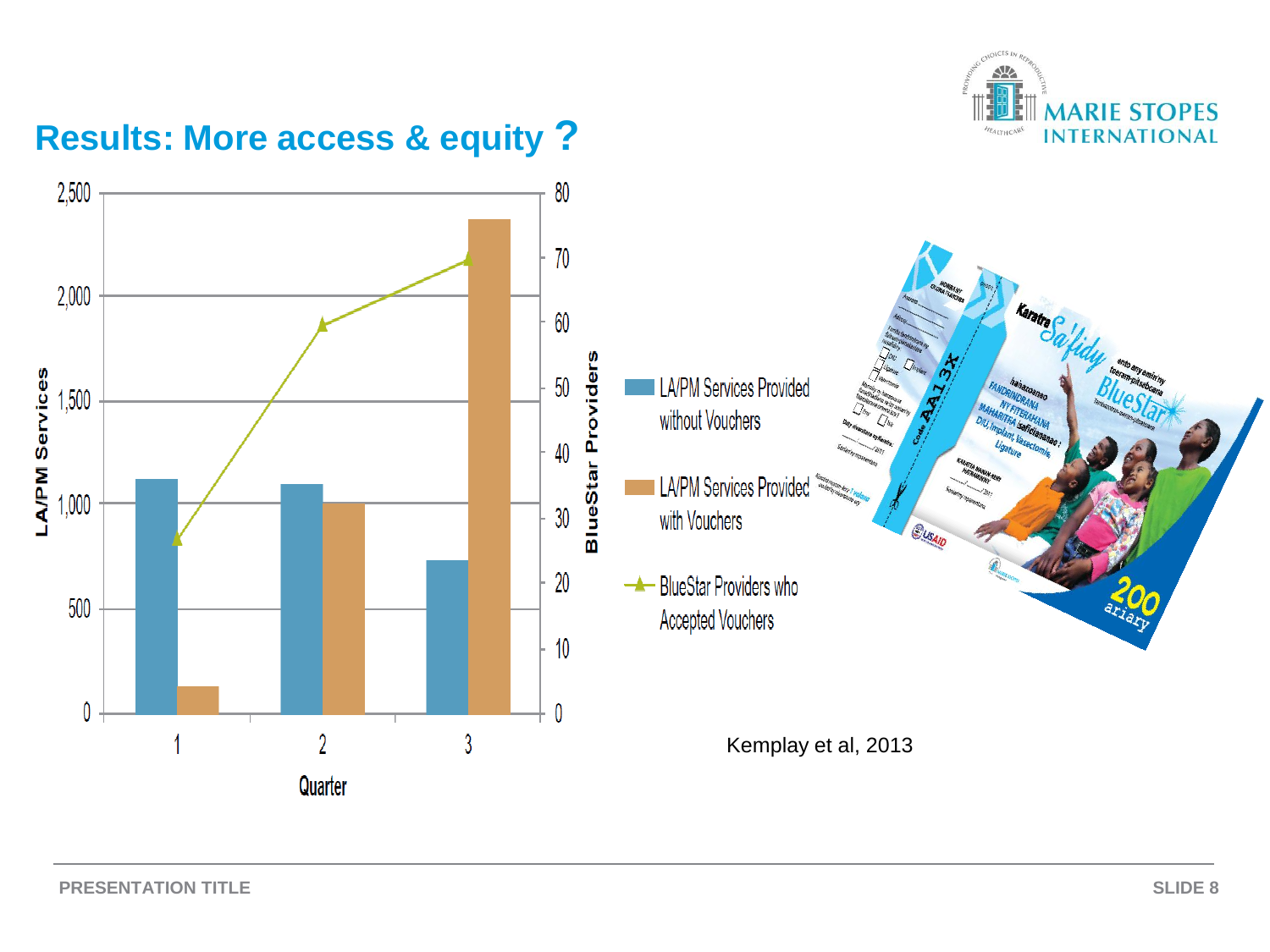

### Mixed sector (public/private) franchising in Marie Stopes Madagascar

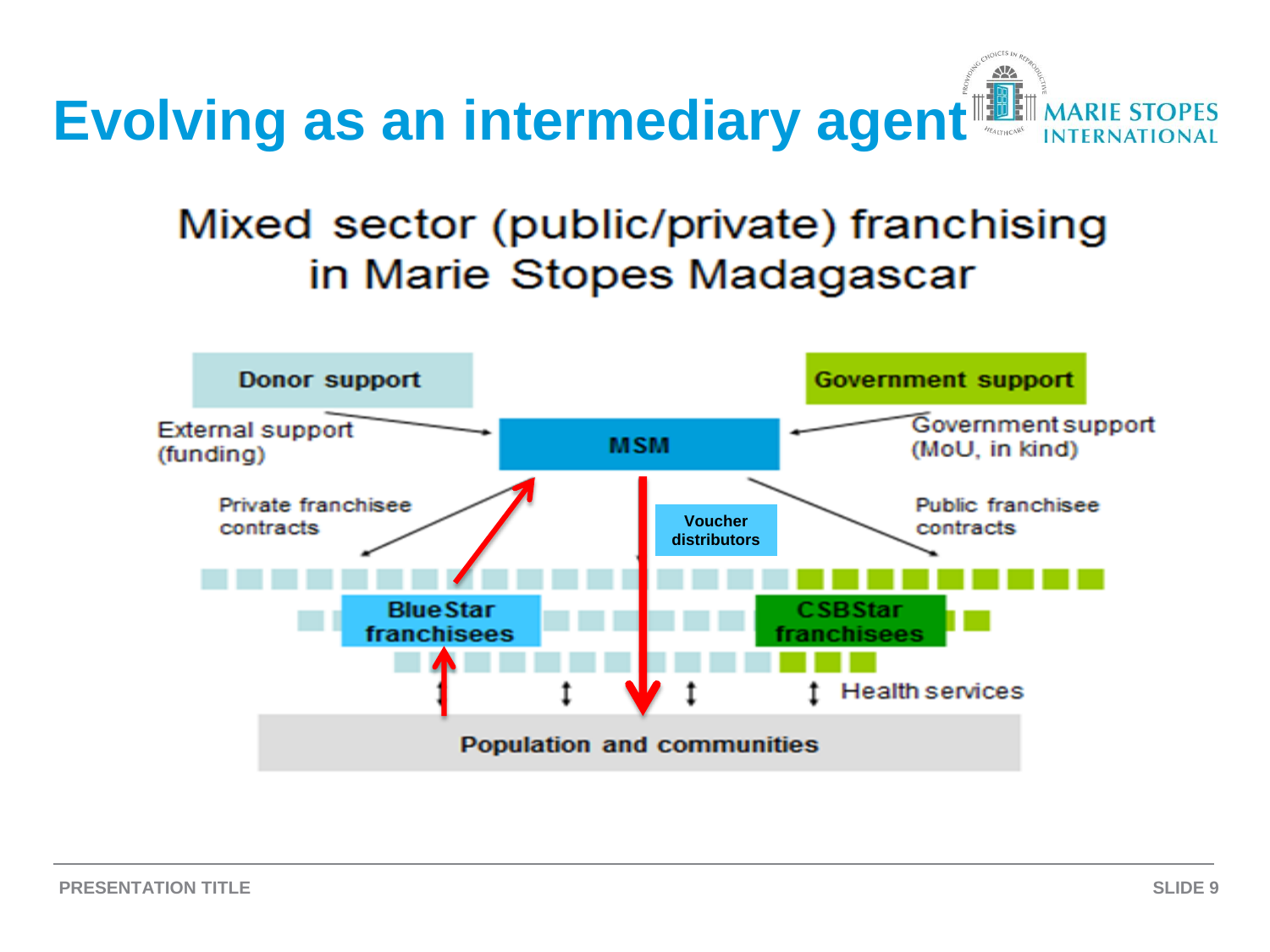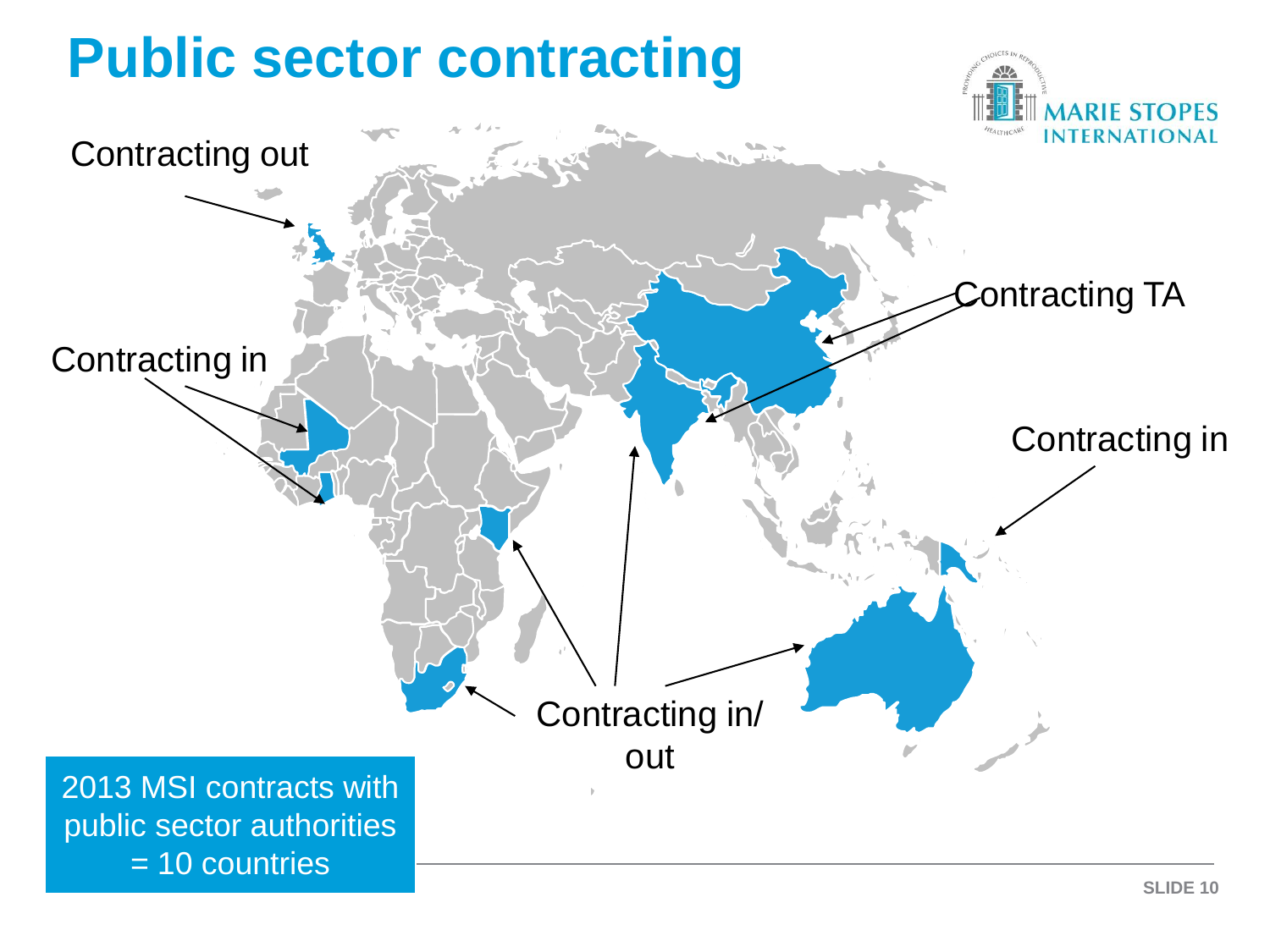# **Features: public sector contracts**



- Model: Contracted in/ out by hostcountry govt.
- **Provision: FP services, technical** assistance, demand generation & training
- Objective: Fill gaps in supply (access) & improve quality
- **Reimbursement: In at least 6** countries through retrospective case-based payments
- Payment conditional on: Verifiable outputs and in some cases quality and best practice

#### **Mali-Outreach: Dutch Cooperation-MOH**



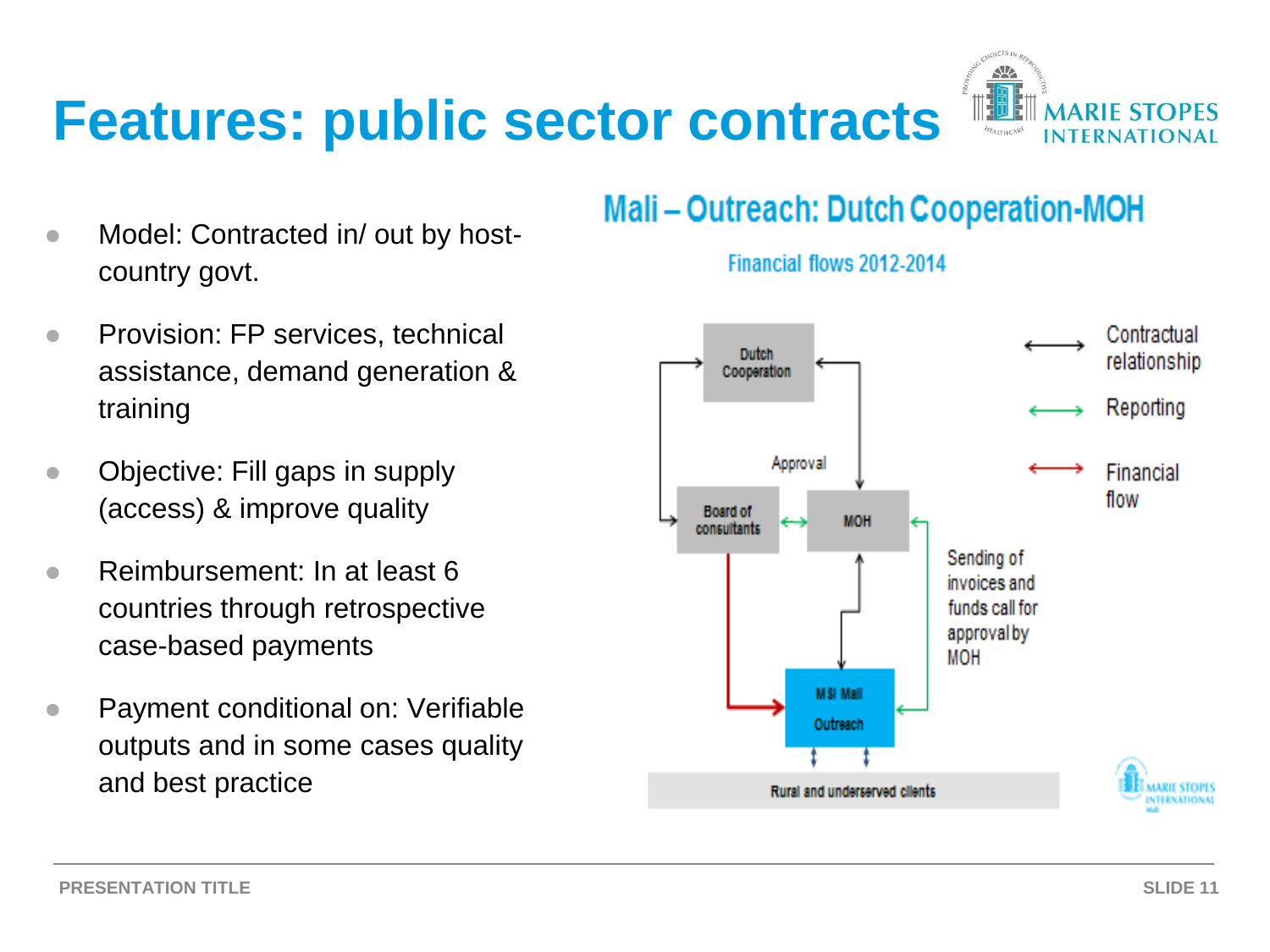#### **When MSI approaches meet the health system: PhilHealth**



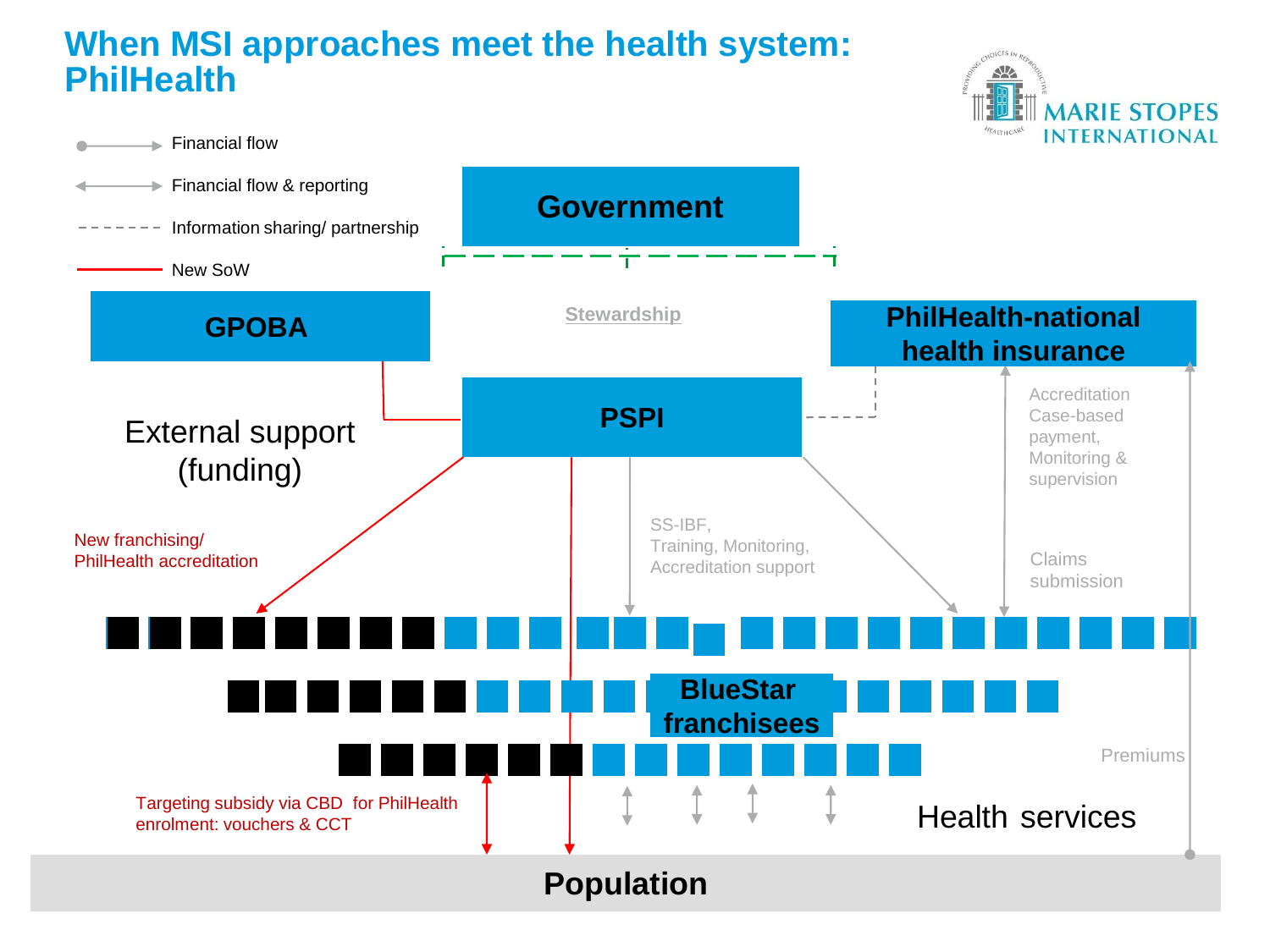# **Asia: HF now and the future**



- Integration of public sector in MSIC FP vouchers, Cambodia
- Integration of MSIC centres in national RHOBA, Cambodia
- MSI India technical and outreach service contract, Rajasthan
- MSI India centre contracting out, Madhya Pradesh
- Integration of public facilities and franchisee in MSS-managed national RHVP, Pakistan (2014)
- Pilot integration of MSIVN BlueStar Franchise in Vietnam's SHI (2014)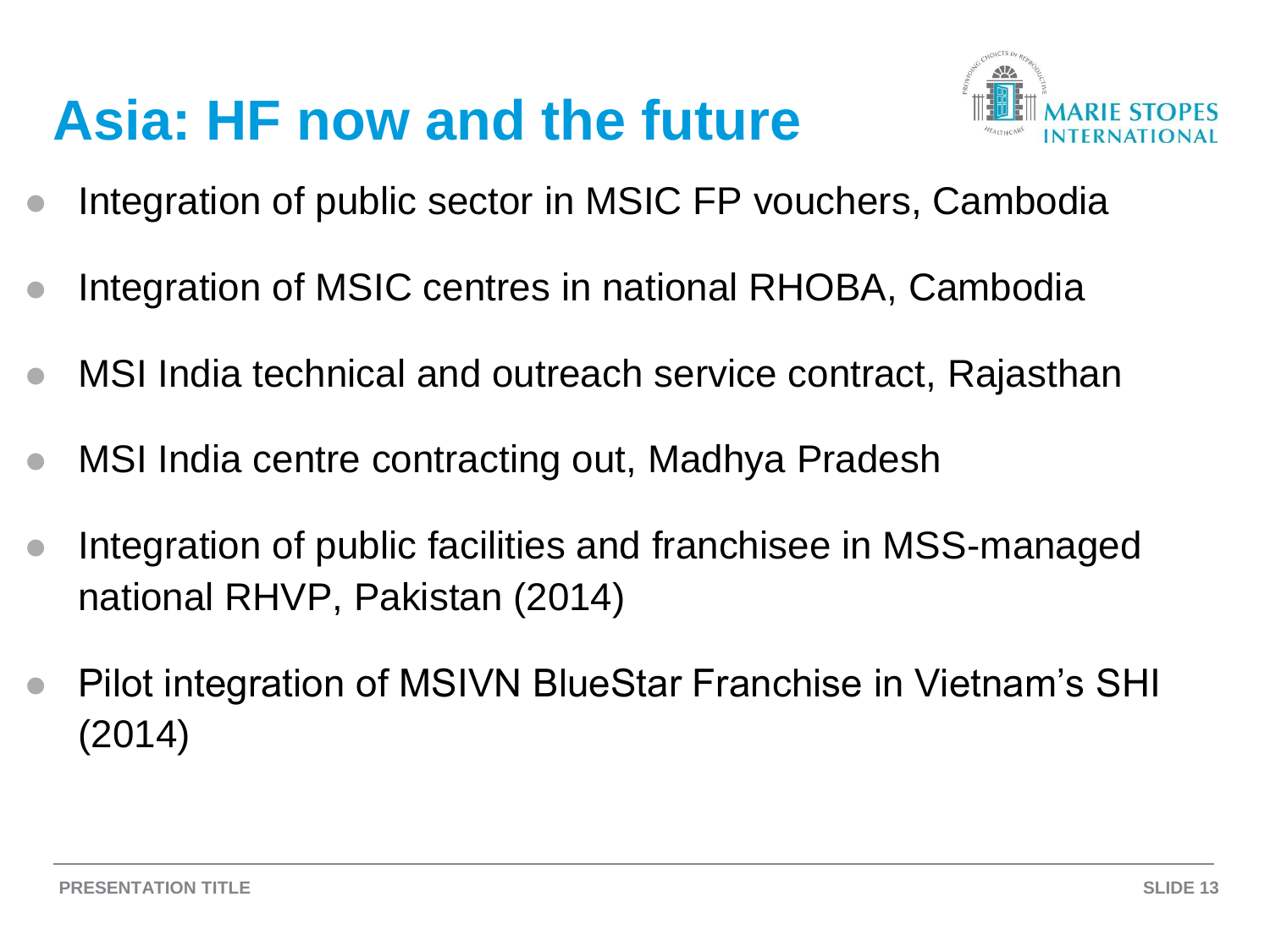# **So what has MSI achieved through Health Care Financing?**